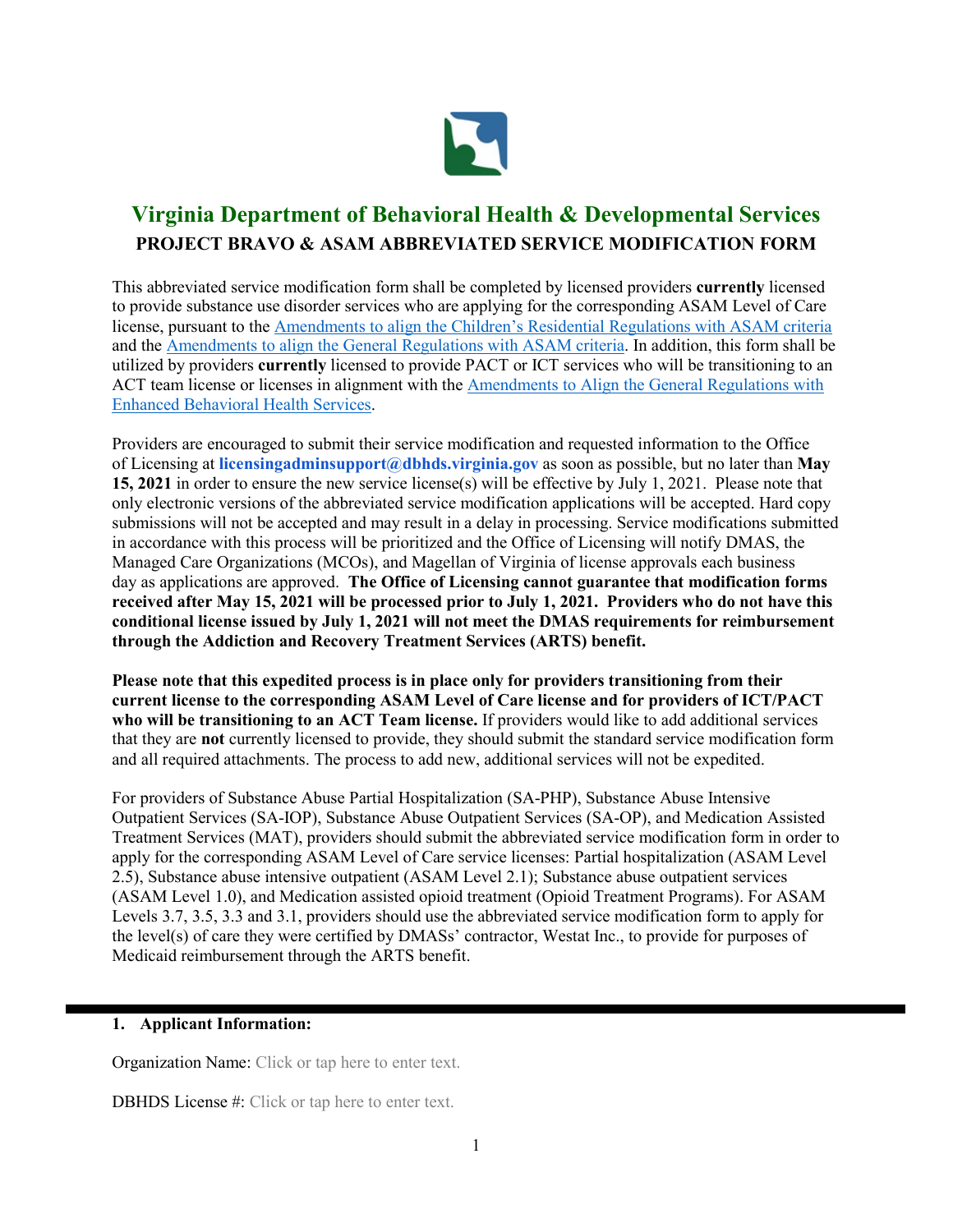Mailing Address: Click or tap here to enter text.

City: Click or tap here to enter text. County: Click or tap here to enter text.

State: Click or tap here to enter text. Zip: Click or tap here to enter text.

Phone: Click or tap here to enter text.

# **2. Chief Executive Officer or Director.** Identify the person responsible for the overall management and oversight of the service(s) and facility(s) to be operated by the applicant.

Name: Click or tap here to enter text. Title: Click or tap here to enter text. Phone: Click or tap here to enter text. Fax Number: Click or tap here to enter text. Email: Click or tap here to enter text.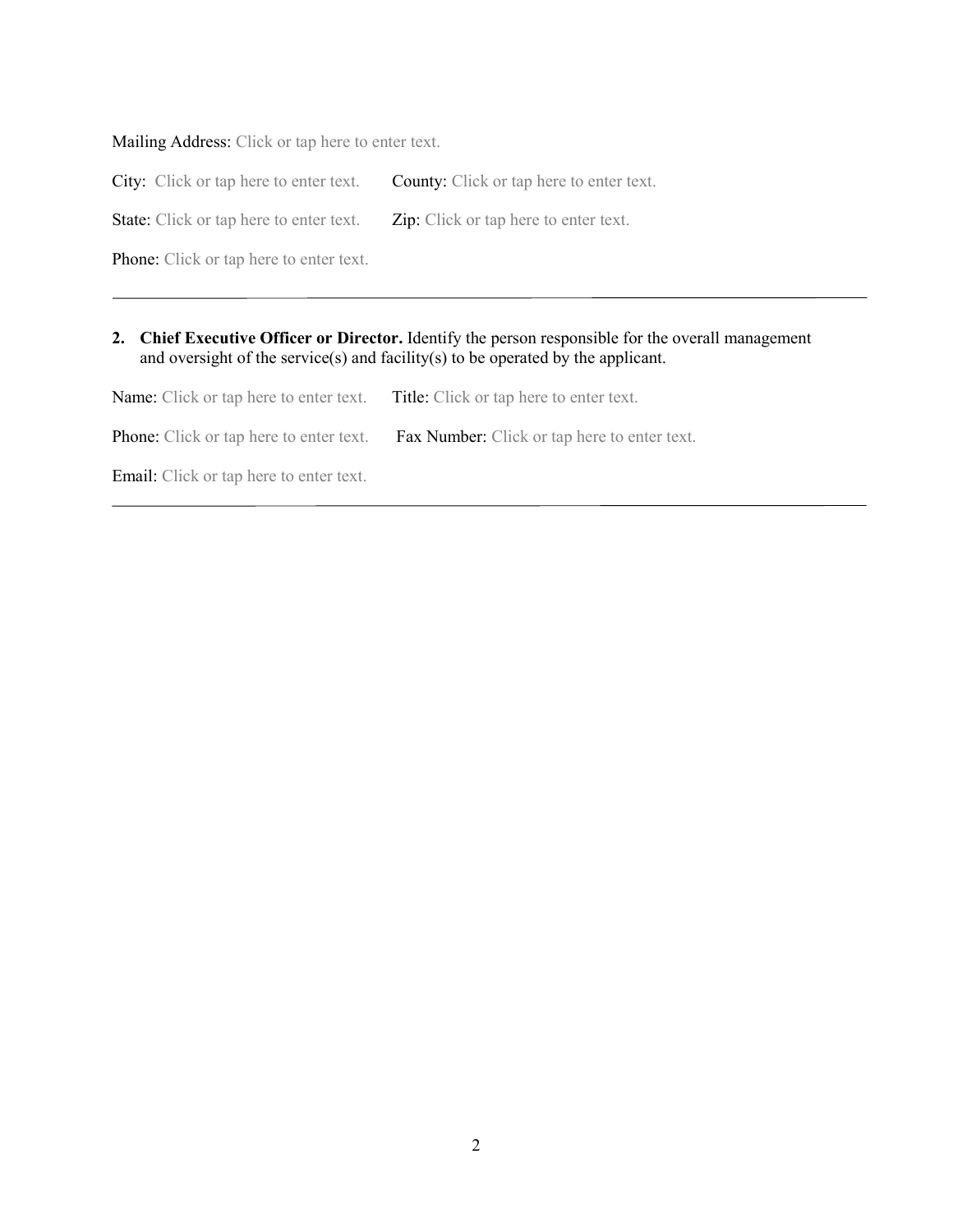**3. Select the service(s) you are applying for** – by including an "X" in the farm left-hand column. If you are applying for more than one service, please select all that apply.

| <b>SERV</b>    | <b>PROG</b> | <b>Description</b>                                                              | <b>Program Name</b>                                       | <b>License As Statements</b>                                                                                                       |
|----------------|-------------|---------------------------------------------------------------------------------|-----------------------------------------------------------|------------------------------------------------------------------------------------------------------------------------------------|
| ID             | ID          |                                                                                 |                                                           |                                                                                                                                    |
| 1              | 043         | <b>SA Clinically</b><br>Managed High-<br><b>Intensity Residential</b><br>Srv    | SA Clinically managed<br>high-intensity residential       | <b>ASAM Level 3.5: Clinically</b><br>managed high-intensity residential<br>care for adults                                         |
| 1              | 044         | SA Specific High-<br><b>Intensity Residential</b><br>Srv                        | SA Specific high-intensity<br>residential                 | ASAM Level 3.3: Specific high-<br>intensity residential service for<br>adults                                                      |
| $\mathbf{1}$   | 045         | <b>SA Clinically</b><br>Managed Low-<br><b>Intensity Residential</b><br>Srv     | SA Clinically managed<br>low-intensive residential        | <b>ASAM</b> Level 3.1: Clinically<br>managed low-intensity residential<br>care for adults                                          |
| $\overline{c}$ | 033         | <b>SA Partial</b><br>Hospitalization Srv                                        | SA Partial Hospitalization                                | <b>ASAM Level 2.5: Substance Abuse</b><br>Partial Hospitalization service for<br>adults                                            |
| $\overline{2}$ | 034         | <b>SA Partial</b><br>Hospitalization Srv                                        | SA Partial Hospitalization                                | <b>ASAM Level 2.5: Substance Abuse</b><br>Partial Hospitalization service for<br>children and adolescents                          |
| $\overline{c}$ | 035         | <b>SA</b> Intensive<br><b>Outpatient Srv</b>                                    | SA Intensive Outpatient                                   | <b>ASAM Level 2.1: Substance Abuse</b><br>Intensive Outpatient service for<br>adults                                               |
| $\overline{c}$ | 036         | SA Intensive<br><b>Outpatient Srv</b>                                           | SA Intensive Outpatient                                   | <b>ASAM Level 2.1: Substance Abuse</b><br>Intensive Outpatient for children and<br>adolescents                                     |
| 4              | 013         | <b>SA Medically</b><br>Managed Intensive<br><b>Inpatient Srv</b>                | SA Intensive Inpatient                                    | <b>ASAM Level 4.0: Substance Abuse</b><br>Medically Managed Intensive<br>Inpatient for adults                                      |
| $\overline{4}$ | 014         | <b>SA</b> Medically<br>Managed Intensive<br><b>Inpatient Srv</b>                | SA Intensive Inpatient                                    | <b>ASAM Level 4.0: Substance Abuse</b><br>Medically Managed Intensive<br>Inpatient for children and<br>adolescents                 |
| $\overline{4}$ | 015         | <b>SA Medically</b><br>Monitored Intensive<br><b>Inpatient Srv</b>              | SA Intensive Inpatient                                    | <b>ASAM Level 3.7: Substance Abuse</b><br>Medically Monitored Intensive<br>Inpatient for adults                                    |
| $\overline{4}$ | 016         | <b>SA Medically</b><br>Monitored High-<br>Intensity Inpatient<br>Services       | SA Intensive Inpatient                                    | <b>ASAM Level 3.7: Substance Abuse</b><br>Medically Monitored High-Intensity<br>Inpatient Services for children and<br>adolescents |
| 6              | 003         | <b>Medication Assisted</b><br>Opioid Treatment Srv                              | MAT/Opioid Treatment                                      | OTS: A substance abuse medication<br>assisted treatment/opioid service                                                             |
| 7              | 013         | Outpatient SA Srv                                                               | <b>SA Outpatient</b>                                      | <b>ASAM Level 1.0: Substance abuse</b><br>outpatient service for adults                                                            |
| 7              | 014         | Outpatient SA Srv                                                               | <b>SA Outpatient</b>                                      | ASAM Level 1.0: Substance abuse<br>outpatient service for children and<br>adolescents                                              |
| 14             | 60          | <b>SA Clinically</b><br>Managed, Medium-<br><b>Intensity Residential</b><br>Srv | SA Clinically managed,<br>Medium-Intensity<br>Residential | <b>ASAM</b> Level 3.5: Substance abuse<br>clinically managed high-intensity<br>residential care for children and<br>adolescents    |
| 14             | 61          | <b>SA Clinically</b><br>Managed, Medium-<br><b>Intensity Residential</b><br>Srv | SA Clinically Managed,<br>Medium-Intensity<br>Residential | ASAM Level 3.5: Substance abuse<br>clinically managed high-intensity<br>residential care for children and<br>adolescents           |
| 14             | 62          | <b>SA Clinically</b><br>Managed, Medium-<br><b>Intensity Residential</b>        | SA Clinically Managed,<br>Medium-Intensity<br>Residential | ASAM Level 3.5: Substance abuse<br>clinically managed high-intensity<br>residential care for children and                          |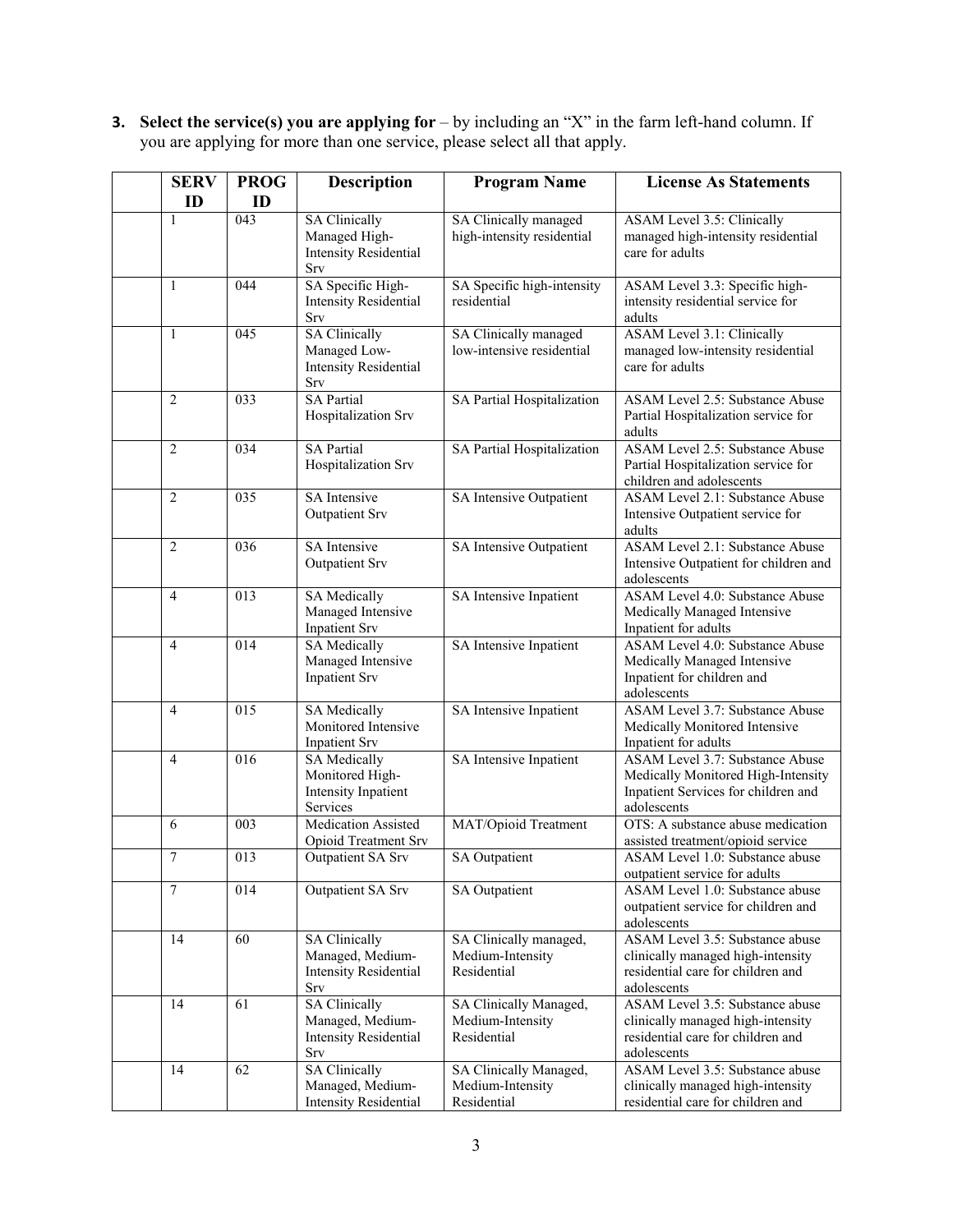|    |     | Srv                                                                          |                                                     | adolescents                                                                                                             |
|----|-----|------------------------------------------------------------------------------|-----------------------------------------------------|-------------------------------------------------------------------------------------------------------------------------|
| 14 | 63  | <b>SA Clinically</b><br>Managed, Low-<br><b>Intensity Residential</b><br>Srv | SA Clinically Managed,<br>Low-Intensity Residential | ASAM Level 3.1: Substance abuse<br>clinically managed low-intensity<br>residential care for children and<br>adolescents |
| 14 | 64  | <b>SA Clinically</b><br>Managed, Low-<br>Intensity Residential<br>Srv        | SA Clinically Managed,<br>Low-Intensity Residential | ASAM Level 3.1: Substance abuse<br>clinically managed low-intensity<br>residential care for children and<br>adolescents |
| 14 | 65  | <b>SA Clinically</b><br>Managed, Low-<br>Intensity Residential<br>Srv        | SA Clinically Managed,<br>Low-Intensity Residential | ASAM Level 3.1: Substance abuse<br>clinically managed low-intensity<br>residential care for children and<br>adolescents |
| 18 | 002 | <b>ACT Srv (Small</b><br>Team)                                               | <b>ACT</b>                                          | A mental health assertive<br>community treatment (ACT) small<br>team for adults with serious mental<br>illness          |
| 18 | 003 | <b>ACT Srv</b> (Medium<br>Team)                                              | <b>ACT</b>                                          | A mental health assertive<br>community treatment (ACT)<br>medium team for adults with serious<br>mental illness         |
| 18 | 004 | <b>ACT Srv</b> (Large<br>Team)                                               | <b>ACT</b>                                          | A mental health assertive<br>community treatment (ACT) large<br>team for adults with serious mental<br>illness          |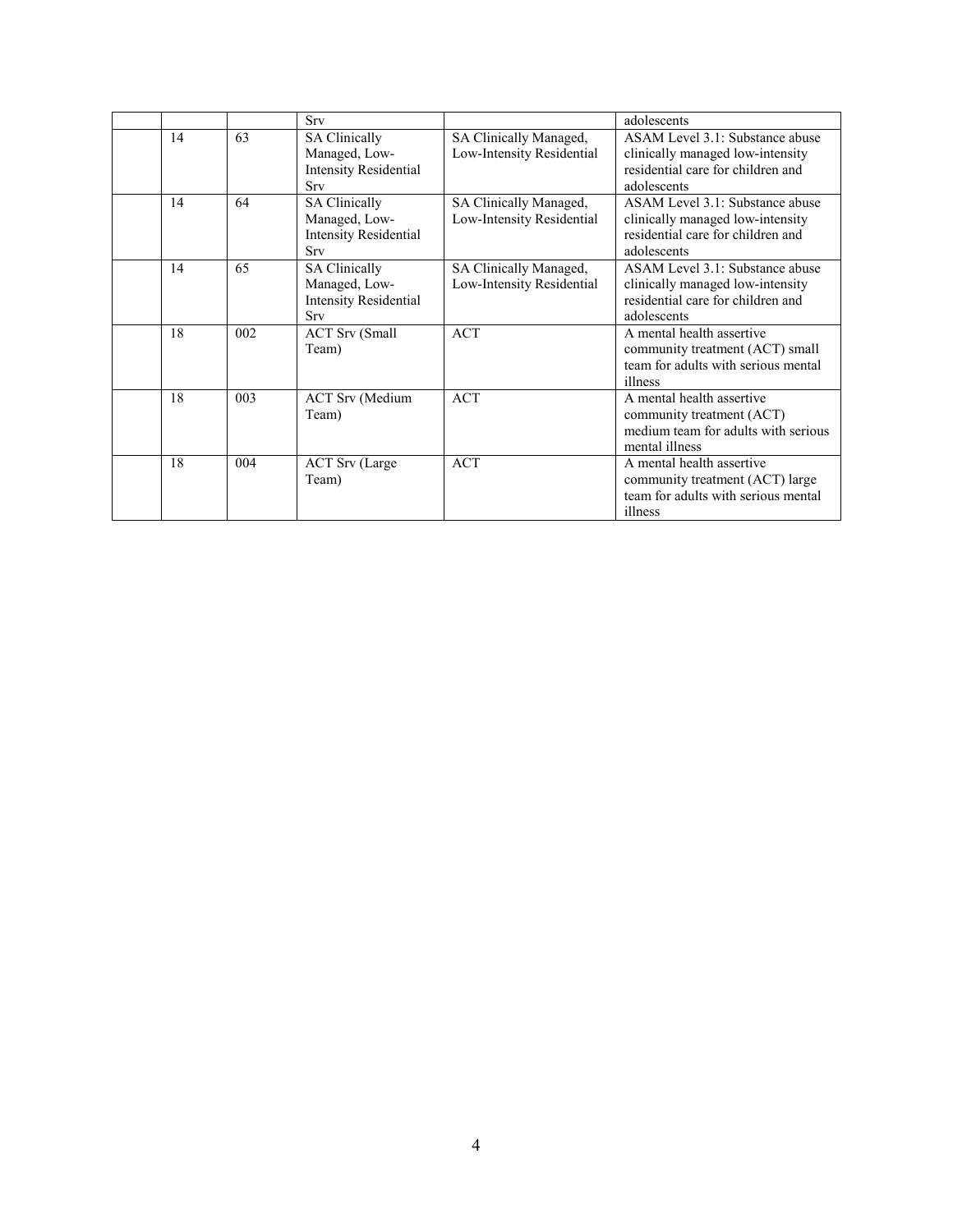**4. Required Attachments:** Be sure to submit all required attachments with your completed service modification form. Incomplete packets will not be processed and will be sent back to the provider to resubmit once all attachments are included.

#### **Add An Act Team(s) - (currently licensed for PACT and/or ICT):**

- o A service description for each service, meeting all of the requirements outlined in 12 VAC 35-105;
- o Discharge criteria for each service, as outlined in 12VAC35-105;
- o A schedule of staffing pattern for each service, meeting all requirements as outlined in 12VAC35-105;
- $\circ$  Copies of ALL position descriptions and resumes for each service; and  $\circ$  Signed policy and procedure attestation form.
- Signed policy and procedure attestation form.

# **Add An ASAM Level of Care Substance Use Disorder Service(s) – (currently licensed for corresponding substance use disorder service):**

- o A service description for each service, meeting all of the requirements outlined in 12 VAC 35-105;
- Discharge criteria for each service, as outlined in 12VAC35-105;
- o A schedule of staffing pattern for each service meeting, all requirements as outlined in 12VAC35-105; and
- o Signed policy and procedure attestation form.
- **5. Previous ASAM Levels of Care Certifications:** List below any ASAM Levels of Care you have been certified by Westat to provide and the certification date.
	- 1) Click or tap here to enter text.
	- 2) Click or tap here to enter text.
	- 3) Click or tap here to enter text.
	- 4) Click or tap here to enter text.
	- 5) Click or tap here to enter text.

**6. Service Locations:** Copy and paste as needed for all service locations.

**Example:** If a provider is currently licensed to provide substance abuse intensive outpatient at three different locations and substance abuse partial hospitalization at two different locations, they should include the information for all five service locations below.

Service: Click or tap here to enter text.

Location Name: Click or tap here to enter text.

Location Manager: Click or tap here to enter text.

Number of Beds (if applicable): Click or tap here to enter text.

Mailing Address: Click or tap here to enter text.

City: Click or tap here to enter text. County: Click or tap here to enter text.

State: Click or tap here to enter text. Zip: Click or tap here to enter text.

Phone: Click or tap here to enter text. **E-mail Address:** Click or tap here to enter text.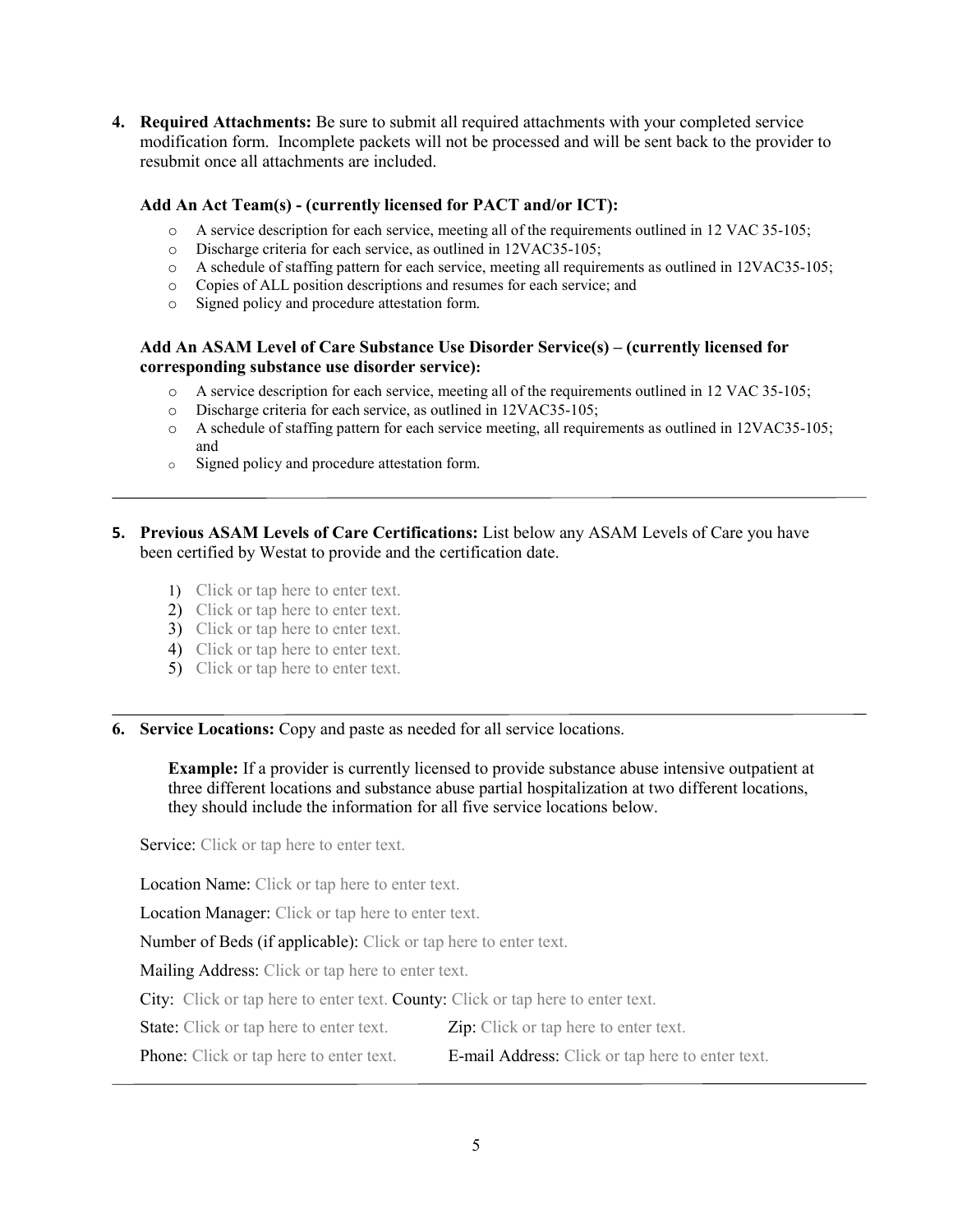**7. Service Close Information:** Select the license numbers you are choosing **TO CLOSE** and are surrendering by including an "X" in the farm left-hand column.

**Example:** A provider currently licensed for substance abuse intensive outpatient (02-001) transitioning to the ASAM Level 2.1 Substance Abuse Intensive Outpatient license (02-035) should mark that they are closing out their 02-001 license below.

| <b>SERV</b><br>ID | <b>PROG</b><br>ID | <b>Description</b>                            | <b>Program Name</b>                   | <b>License As Statements</b>                                                                    |
|-------------------|-------------------|-----------------------------------------------|---------------------------------------|-------------------------------------------------------------------------------------------------|
| 01                | 006               | <b>SA Residential</b><br><b>Treatment Srv</b> | <b>SA</b> Residential                 | A substance abuse residential<br>treatment service for adults                                   |
| 01                | 013               | SA Supervised Living<br>Srv                   | SA Supervised Living                  | A substance abuse supervised<br>living residential service for<br>adults                        |
| 01                | 016               | SA Halfway House                              | SA Halfway House                      | A substance abuse residential<br>halfway house for adults                                       |
| 01                | 025               | Managed w'drawal -<br><b>Medical Detox</b>    | <b>Medical Detox</b>                  | A substance abuse residential<br>managed withdrawal medical<br>detox service for adults         |
| 01                | 026               | Managed w'drawal -<br><b>Medical Detox</b>    | <b>Medical Detox</b>                  | A substance abuse residential<br>managed withdrawal medical<br>detox service for adults         |
| 01                | 027               | Managed w'drawal -<br><b>Medical Detox</b>    | Medical Detox                         | A substance abuse residential<br>managed withdrawal medical<br>detox service for adults         |
| 01                | 028               | Managed w'drawal -<br><b>Medical Detox</b>    | Medical Detox                         | A substance abuse residential<br>managed withdrawal medical<br>detox service for adults         |
| 01                | 029               | Managed w'drawal -<br><b>Medical Detox</b>    | Medical Detox                         | A substance abuse residential<br>managed withdrawal medical<br>detox service for adults         |
| 01                | 030               | Managed w'drawal -<br><b>Medical Detox</b>    | <b>Medical Detox</b>                  | A substance abuse residential<br>managed withdrawal medical<br>detox service for adults         |
| 01                | 031               | Managed w'drawal -<br><b>Medical Detox</b>    | <b>Medical Detox</b>                  | A substance abuse residential<br>managed withdrawal medical<br>detox service for adults         |
| 01                | 032               | Managed w'drawal -<br><b>Medical Detox</b>    | <b>Medical Detox</b>                  | A substance abuse residential<br>managed withdrawal medical<br>detox service for adults         |
| $\overline{01}$   | 033               | Residential Txt SA<br>Women w/Children Srv    | <b>SA Res Svc Women</b><br>w/Children | A substance abuse residential<br>treatment service for women and<br>women with their children   |
| 01                | 034               | Residential Txt SA<br>Women w/Children Srv    | <b>SA Res Svc Women</b><br>w/Children | A substance abuse residential<br>treatment service for women and<br>women with their children   |
| $\overline{01}$   | 035               | Residential Txt SA<br>Women w/Children Srv    | SA Res Svc Women<br>w/Children        | A substance abuse residential<br>treatment service for women and<br>women with their children   |
| 02                | 001               | SA Intensive Outpatient<br>Srv                | SA Intensive Outpatient               | A substance abuse intensive<br>outpatient service for adults                                    |
| 02                | 002               | SA Intensive Outpatient<br>Srv                | SA Intensive Outpatient               | A substance abuse intensive<br>outpatient service for adults                                    |
| 02                | 003               | SA Intensive Outpatient<br>Srv                | SA Intensive Outpatient               | A substance abuse intensive<br>outpatient service for<br>adolescents                            |
| $\overline{2}$    | 021               | <b>SA Partial</b><br>Hospitalization Srv      | <b>SA Partial</b><br>Hospitalization  | A substance abuse partial<br>hospitalization service for adults<br>with substance use disorders |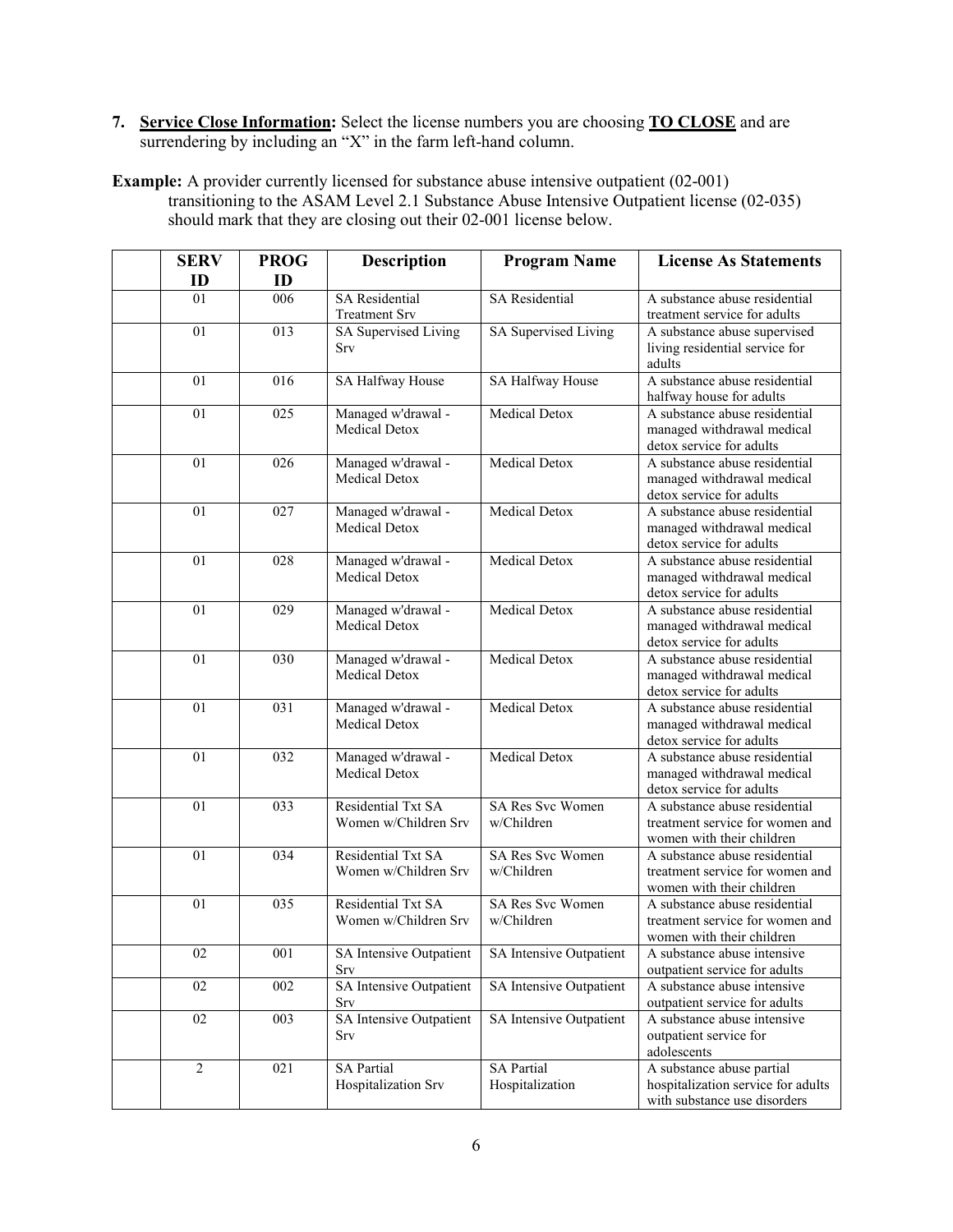| 02 | 022              | <b>SA Partial</b>          | <b>SA Partial</b>         | A substance abuse partial                 |
|----|------------------|----------------------------|---------------------------|-------------------------------------------|
|    |                  | Hospitalization Srv        | Hospitalization           | hospitalization service for adults        |
|    |                  |                            |                           | with substance use disorders              |
| 02 | 023              | Partial Hospitalization    | MH/SA Partial             | A mental health and/or                    |
|    |                  | Srv                        | Hospitalization           | substance abuse partial                   |
|    |                  |                            |                           | hospitalization service for               |
|    |                  |                            |                           | children and adolescents                  |
| 02 | 024              | Partial Hospitalization    | MH/SA Partial             | A mental health and/or                    |
|    |                  | Srv                        | Hospitalization           | substance abuse partial                   |
|    |                  |                            |                           | hospitalization service for               |
|    |                  |                            |                           | children and adolescents                  |
| 02 | 025              | Partial Hospitalization    | MH/SA Partial             | A mental health and/or                    |
|    |                  | Srv                        | Hospitalization           | substance abuse partial                   |
|    |                  |                            |                           | hospitalization service for               |
|    |                  |                            |                           | children and adolescents                  |
| 02 | 026              | Partial Hospitalization    | MH/SA Partial             | A mental health and/or                    |
|    |                  | Srv                        | Hospitalization           | substance abuse partial                   |
|    |                  |                            |                           | hospitalization service for               |
|    |                  |                            |                           | children and adolescents                  |
| 02 | 027              | Partial Hospitalization    | MH/SA Partial             | A mental health and/or                    |
|    |                  | Srv                        | Hospitalization           | substance abuse partial                   |
|    |                  |                            |                           | hospitalization service for               |
|    |                  |                            |                           | children and adolescents                  |
| 02 | 028              | Partial Hospitalization    | MH/SA Partial             | A mental health and/or                    |
|    |                  | Srv                        | Hospitalization           | substance abuse partial                   |
|    |                  |                            |                           | hospitalization service for               |
|    |                  |                            |                           | children and adolescents                  |
| 04 | 011              | Medical                    | <b>SA Medical Detox</b>   | A substance abuse medical                 |
|    |                  | Detox/Chemical             |                           | detox/chemical dependency                 |
|    |                  | Dependency Unit Srv        |                           | service for adults                        |
| 04 | 012              | Medical                    | <b>SA Medical Detox</b>   | A substance abuse medical                 |
|    |                  | Detox/Chemical             |                           | detox/chemical dependency                 |
|    |                  | Dependency Unit Srv        |                           | service for adults                        |
| 06 | $\overline{001}$ | <b>Medication Assisted</b> | MAT/Opioid Treatment      | A substance abuse medication              |
|    |                  | Treatment/Opioid TX        |                           | assisted treatment/opioid service         |
|    |                  | Srv                        |                           | for adults                                |
| 06 | 002              | Medication Assisted        | MAT/Opioid Treatment      | A substance abuse medication              |
|    |                  | Treatment/Opioid TX        |                           | assisted treatment/opioid service         |
|    |                  | Srv                        |                           | for adults                                |
| 07 | 004              | Outpatient MH/SA Srv       | MH/SA Outpatient          | A mental health and substance             |
|    |                  |                            |                           | abuse outpatient service for              |
|    |                  |                            |                           | (population served)                       |
| 07 | 005              | Outpatient SA Srv          | SA Outpatient             | A substance abuse outpatient              |
|    |                  |                            |                           | service for adults (population<br>served) |
| 07 | 011              | <b>Outpatient Managed</b>  | <b>Outpatient Medical</b> | A substance abuse outpatient              |
|    |                  | w'drawal - Medical         | Detox                     | managed withdrawal medical                |
|    |                  | Detox                      |                           | detox service for adults                  |
| 14 | 007              | SA Children Residential    | SA Children Residential   | A SUBSTANCE ABUSE                         |
|    |                  | Tx Srv                     |                           | CHILDREN'S RESIDENTIAL                    |
|    |                  |                            |                           | TREATMENT SERVICE FOR                     |
|    |                  |                            |                           | <b>CHILDREN</b>                           |
| 14 | 033              | SA Children Group          | SA Children Group         | A SUBSTANCE ABUSE                         |
|    |                  | Home Residential Srv       | Home                      | CHILDREN'S GROUP HOME                     |
|    |                  |                            |                           | RESIDENTIAL SERVICE                       |
| 14 | 034              | SA Children Group          | SA Children Group         | A substance abuse children's              |
|    |                  | Home Residential Srv       | Home                      | group home residential service            |
| 17 | 001              | <b>ICT Srv</b>             | <b>ICT</b>                | A mental health intensive                 |
|    |                  |                            |                           | community treatment (ICT)                 |
|    |                  |                            |                           | service for adults with serious           |
|    |                  |                            |                           | mental illness                            |
|    |                  |                            |                           |                                           |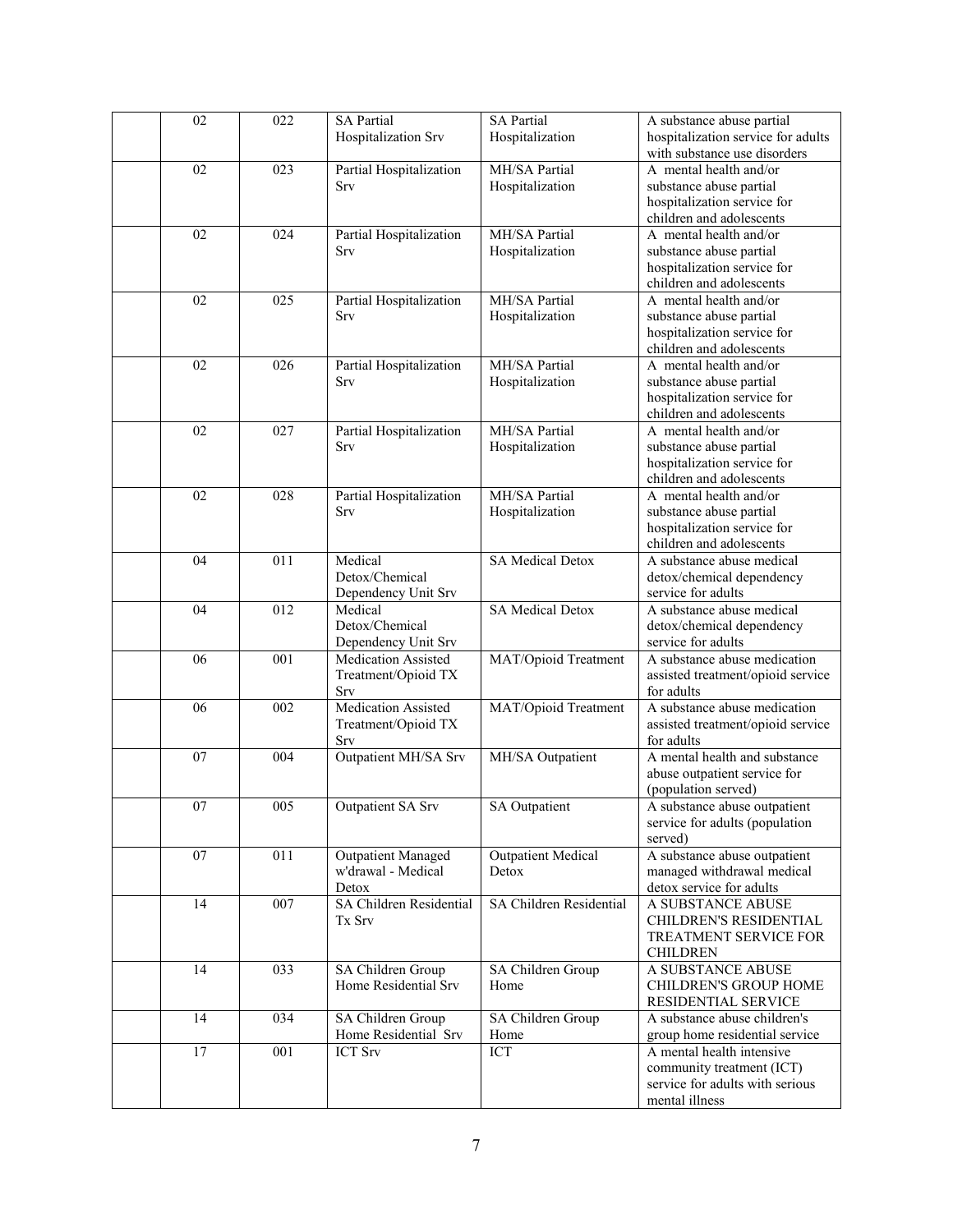|  | 001 | <b>PACT Srv</b> | <b>PACT</b> | A mental health intensive       |
|--|-----|-----------------|-------------|---------------------------------|
|  |     |                 |             | community treatment (PACT)      |
|  |     |                 |             | service for adults with serious |
|  |     |                 |             | mental illness                  |